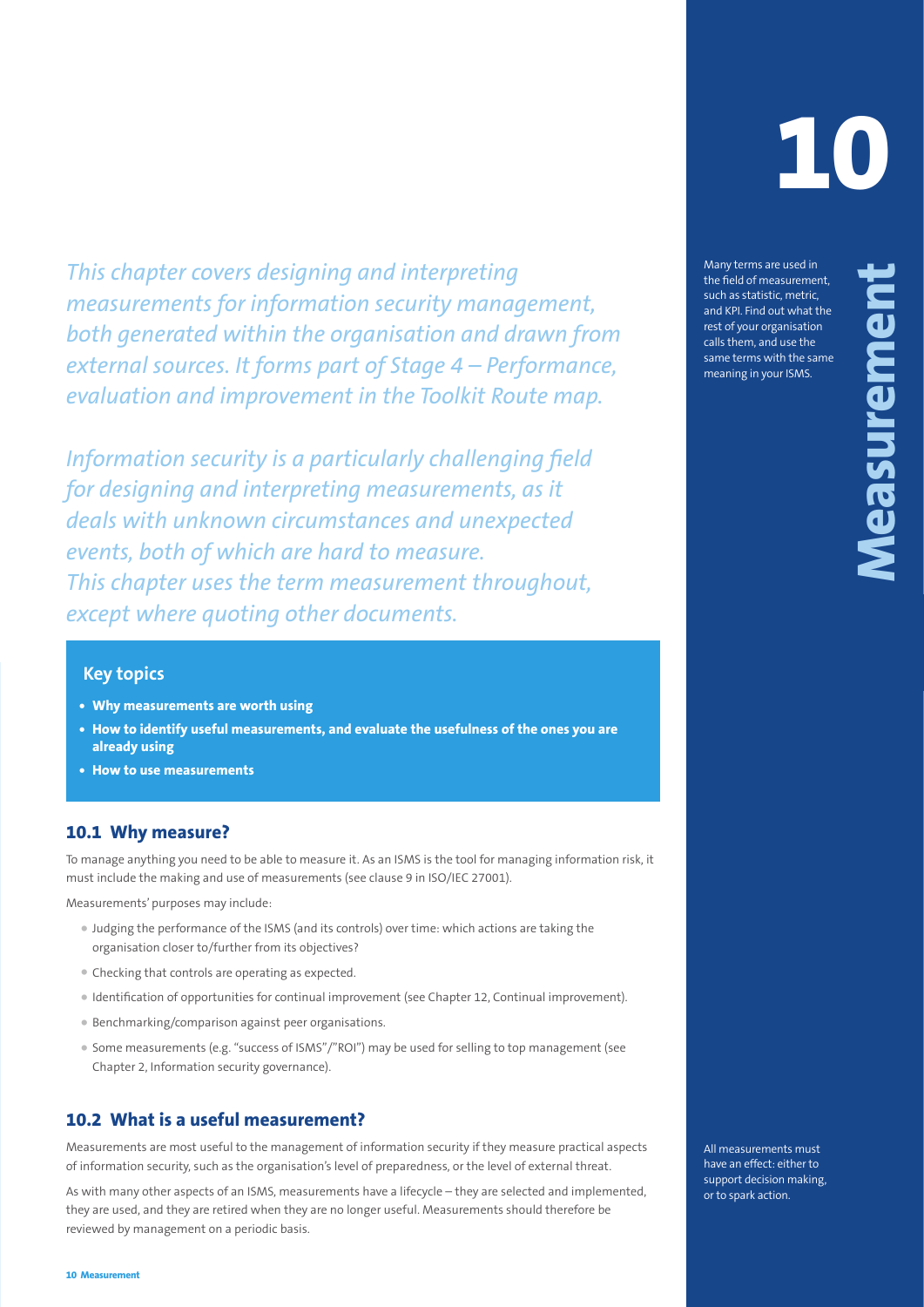# **10.3 How to design a useful measurement**

In simple terms, an organisation can measure:

- its ISMS processes
- the controls managed by its ISMS
- external threats.

In addition to the above, some controls are based upon measurements (e.g. alerting following multiple failed attempts to access a secure room). These controls are sometimes known as detective controls (see Chapter 6, Controls).

Risk cannot be measured directly, but can be determined indirectly. Measurements of threat and of control effectiveness, as well as information from detective controls, are used to inform risk assessment, one of the ISMS processes (see Chapter 5, Risk assessment). This produces information on actual and acceptable risk.

Measurements should include, in their definition, the following:

- what is to be measured
- how the measurement will be made
- the purpose for which the measurement is taken
- when and/or how often a measurement should take place
- which role is responsible for ensuring that the measurement takes place
- how a measurement is to be used (including reporting format)
- the intended audience for a measurement (e.g. top management, or technical specialists)
- the classification of the information obtained (see Chapter 7, Information management).

See SANS guidelines and ISO/IEC 27004 for more information on measurement definition.

#### **10.3.1 Designing measurements of ISMS processes and controls**

The organisation should identify the key processes of its existing ISMS and, for each process and each control, determine:

- how to demonstrate that it is in place
- how to demonstrate that it is operating as intended.

This approach will naturally lead to the definition of useful and relevant measurements.

#### **10.3.2 Designing measurements of threat**

The organisation should identify what threats it is currently concerned with. For each threat or threat source, the organisation should determine:

- whether the threat is capable of being meaningfully measured
- if so, what measurement will be useful.

### **10.4 Evaluating a measurement**

Existing and proposed measurements should be evaluated to identify if they are suitable and effective. The organisation can assess the effectiveness of measurements using the table in the resources section for this chapter.

### **10.5 How to use measurements**

Every measurement, if it has a purpose for being taken, must also have actions and/or decisions which it affects. The organisation should, when defining each measurement, in every case define how to use the information it will provide. Likely actions should be documented and agreed with top management as appropriate in advance, to prevent misunderstandings.

Some measurements can be used to monitor the progress of the organisation towards a mature information security management system. Examples of these include the speed and completeness of responses to notifications, for example of the availability of patches; the number of known vulnerabilities that are detected

Measurements should be used as defined in the organisation's ISMS to monitor its effectiveness, and to track threat levels.

It is important that measurements consider people and processes, as well as technology.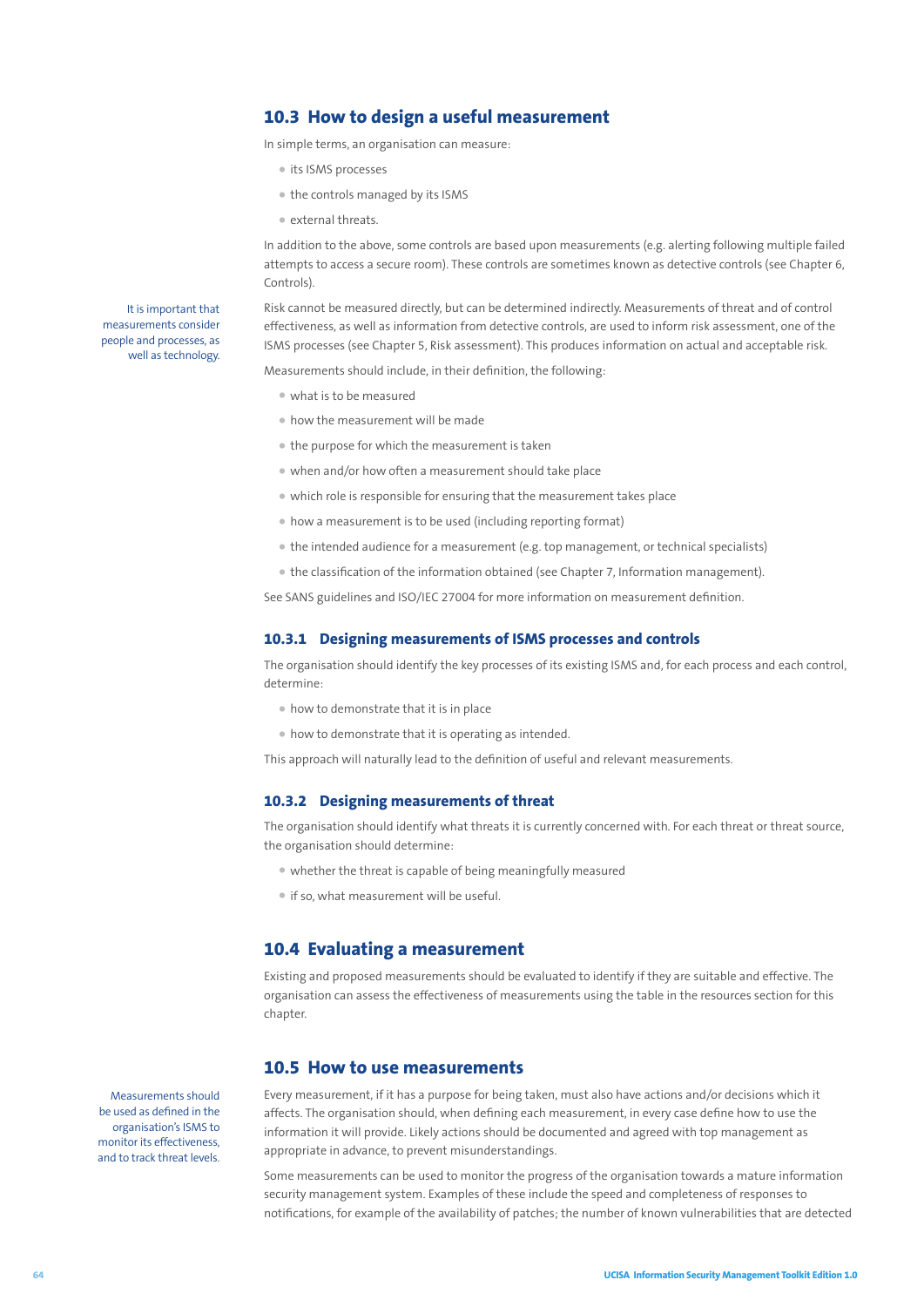by routine scanning; or the number of the organisation's passwords that can be successfully cracked in a given time. On the non-technical front, the proportion of users who have received relevant training, and their scores on tests, are also very useful.

# **10.6 Reporting and interpretation**

The results from monitoring and measurement should be evaluated and analysed (see ISO/IEC 27001 9.1 and 9.3), reported to a responsible management role or group, and appropriate actions taken to address any issues uncovered (see Chapter 11, Incidents and nonconformities).

The role of internal audit is key in ensuring that the organisation has, and maintains, an effective ISMS. Even if an organisation is not aiming for compliance with ISO/IEC 27001, its internal audit function can still undertake periodic reviews of different aspects of information security, especially to determine whether effective monitoring and controls are in place.

The presentation of measurements is critical to their usefulness, as appropriate presentation allows audiences to interpret the information easily. Reporting should be tailored to the audience. See Chapter 2, Information security governance, for suggestions on developing material for top management.

Reporting can also be used to highlight features of the information which the audience would otherwise not have noticed, or to explain subtleties in the measurement which can easily be misinterpreted.

An example of subtlety in measurement is where an organisation experiences an increase in reported incidents. While this increase might indicate that more security incidents are happening, industry surveys suggest that only a small percentage of incidents are noticed, so an increase is more likely to indicate improved detection. Users may also have become more confident that they can report them without being blamed.

The context of a measurement is also important; for example, if an organisation carries out an awareness campaign and subsequently sees an increase in reporting, this should normally be seen as a sign of increased awareness, rather than of decreased security.

Measurements gathered from other environments may not be directly comparable and may have been collected in different ways.

# **10.7 Examples of effective measurements**

There are a number of sources of lists of measurements, including SANS, the US Office of Energy Delivery, and the Centre of Internet Security (see reading list for this chapter). In this chapter, a sample of metrics are given, divided into four categories:

- measurements of information risk
- measurements which aim to determine whether the ISMS is performing as expected
- measurements which aim to determine whether controls are performing as expected
- measurements which themselves are controls.

#### **10.7.1 Measurements of information risk**

These measurements can, by themselves, be monitored to identify whether information risk is increasing or decreasing. However, in order to tell whether there is a problem (see Chapter 11: Incidents and nonconformities), they should be evaluated to determine whether the actual risk related to them is acceptable to the organisation (see Chapter 5, Risk assessment). Examples of this type of measurement are:

- "opportunity window" between vulnerabilities being known and patches being installed
- number of unpatched systems at any given time
- percentage of sensitive data being handled in secure environments
- number of copyright complaints (which are correlated to the possibility of legal action, but not strongly correlated to the number of actual copyright violations)
- notifications to the Information Commissioner's Office (as for copyright complaints).

### **10.7.2 Measurements of ISMS effectiveness**

The following measurements are examples of the types of measurement which can be used to determine if the organisation's ISMS is still performing as required.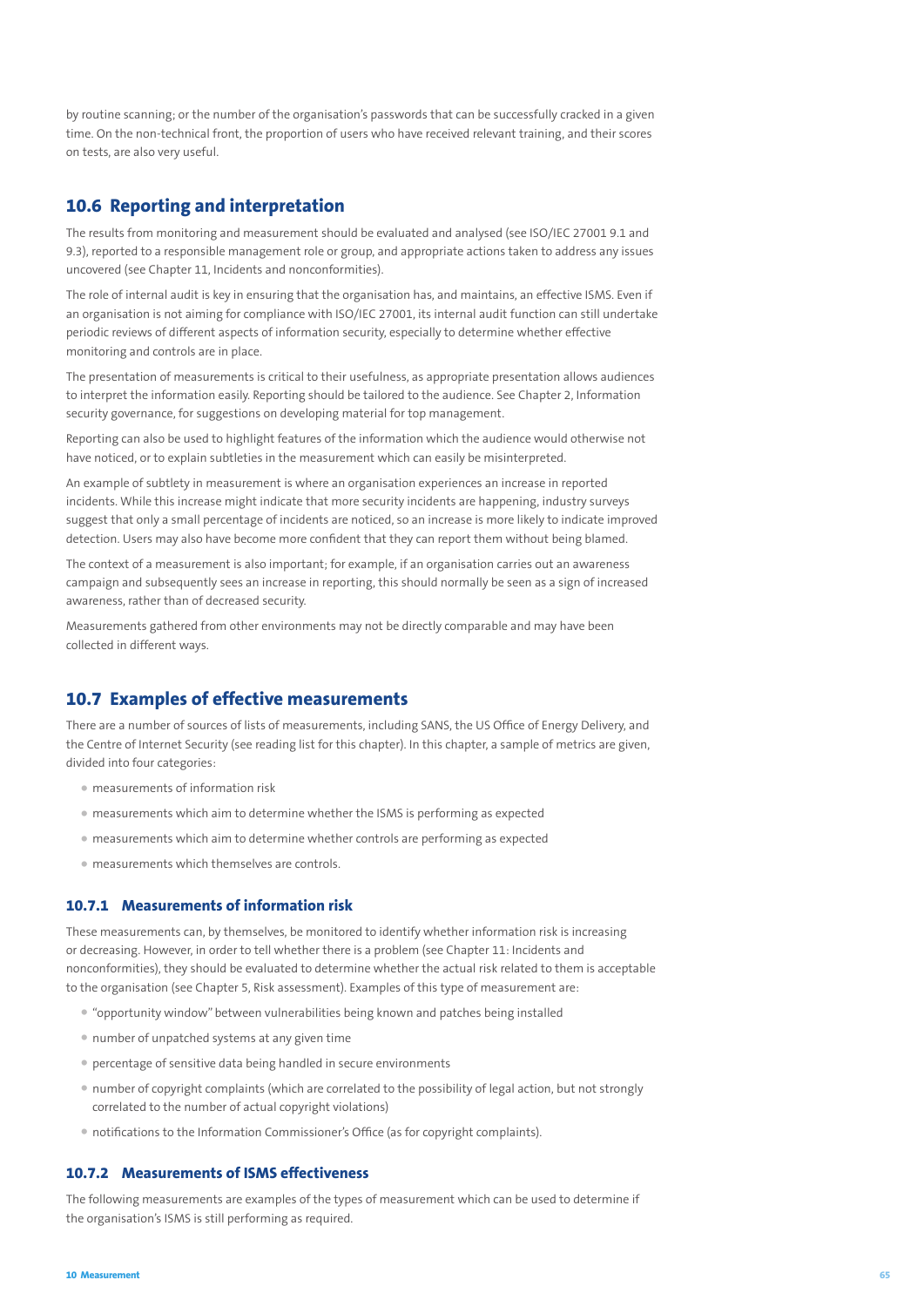- percentage attendance at management review meetings
- percentage of policies reviewed on or before their review dates
- percentage of controls whose effectiveness is being measured
- number of minor and major non-conformities found at last internal audit
- time to resolve non-conformities
- shortfall in resources.

### **10.7.3 Measurements of control effectiveness**

The following examples are designed to show whether a control which the organisation has decided to implement is performing as required.

#### **10.7.3.1 Types of incidents**

It may be useful to measure the numbers of incidents of different types they handle, according to a standard categorisation. Changes in these numbers can indicate areas where more resources or skills are required, for example if the number of internal investigations increases or where current controls need to be reviewed, for example if there is an increase in malicious code incidents.

Normalising these values to incidents per 100 users creates statistics that can be compared between organisations: differences in the rates of occurrence, the proportions of different categories or the trends in their prevalence have prompted useful discussions of the impact of different security approaches.

#### **10.7.3.2 Successful attacks vs attempted attacks**

Where successful attacks can be measured using technical means – for example a phishing attack that directs victims to a unique website – a measurement looking at the proportion of recipients who became victims may be a useful guide to areas of the organisation where additional measures (e.g. awareness raising) are required. Through an employee phishing campaign, Caputo et al (see reading list for this chapter) demonstrate human factor considerations around the measurement of behaviour in organisations.

#### **10.7.3.3 Measuring time to patch**

Where patching is considered to be a suitable control, the obvious associated measurement would appear to be how long it takes to patch after an update is available. In fact, the correct measurement is the difference between the agreed appropriate time to patch and the actual time to patch. Where the two are identical, then the control "patching our servers" is operating as expected. Where patching takes a longer or shorter time than required, then the organisation is not managing its risk as it has decided to, and there is a problem.

### **10.7.4 Measurements which are controls**

The following measurements are direct measurements of components of the organisation's environment and activities; their results can be used to determine if an incident is occurring, for example. They are also called "detective controls" (see Chapter 6, Controls).

- number of virus alerts
- unexpected changes in key database files
- loss of a heartbeat signal from a logging system
- alerts from an intrusion detection system.

# **10.8 Examples of measurements which may be less helpful**

### **10.8.1 Level of information security**

A simple measure of organisational information security is unlikely to be achievable and would, in any case, provide little clues regarding how information security can be improved.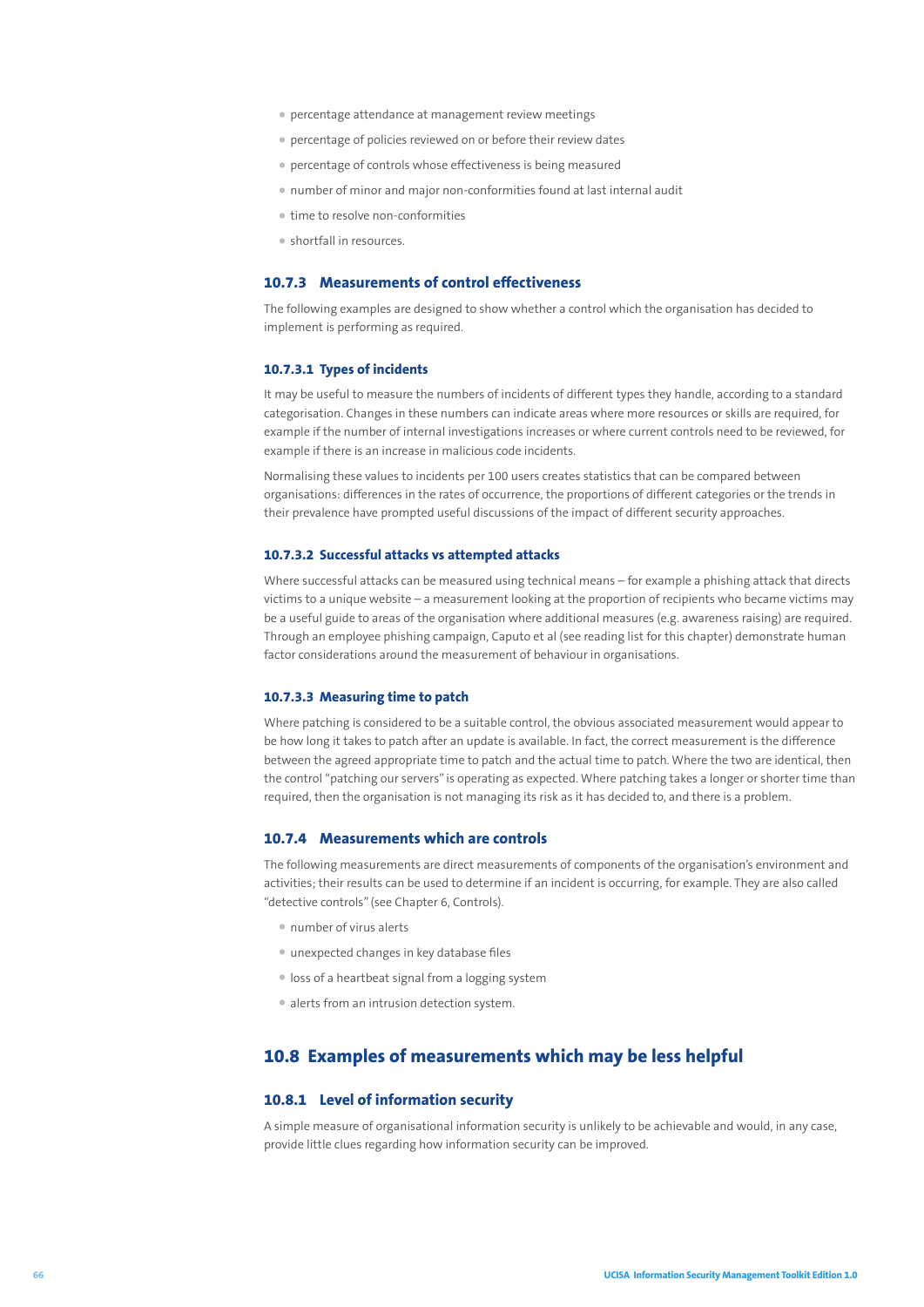## **10.8.2 Number of incidents handled**

An often cited measurement is the number of incidents handled by an organisation's security team – for example, the number of copyright infringement notices. Typically this combines individual measures with many of the problems discussed above: some incidents will be triggered by user reports, others by technical detection of attacks. And as noted earlier in the chapter, the interpretation of this statistic is very ambiguous.

As a result it is unlikely to be a useful measure of the organisation's security, threat or preparedness. It is best seen simply as a measure of how busy the incident responders are – a measurement which can be used to manage service delivery, but which has a very indirect bearing on the actual level of risk or threat to the organisation. A better measurement may be the historical trend in incidents.

## **Summary**

- Measurements may be used to measure the performance of an ISMS, the effectiveness of controls, to track threat levels, and as part of controls themselves
- Every measurement must have a purpose: to direct action, and/or to support decision making
- Suitable presentation of measures is critical to their effectiveness